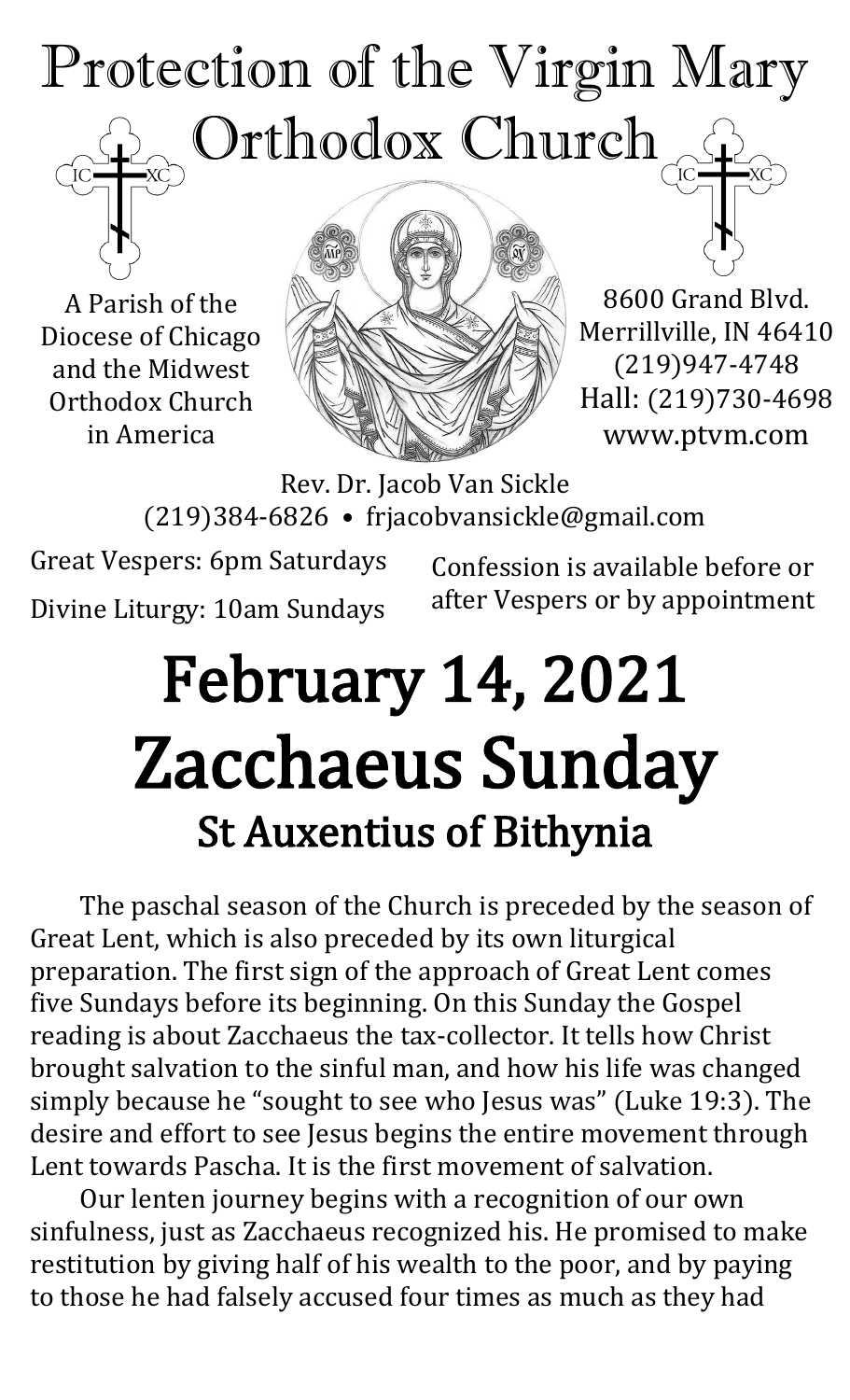lost. In this, he went beyond the requirements of the Law (Ex. 22:3-12).

The example of Zacchaeus teaches us that we should turn away from our sins, and atone for them. The real proof of our sorrow and repentance is not just a verbal apology, but when we correct ourselves and try to make amends for the consequences of our evil actions.

We are also assured of God's mercy and compassion by Christ's words to Zacchaeus, "Today salvation is come to this house" (Luke 19:9). After the Great Doxology at Sunday Matins (when the Tone of the week is Tone 1, 3, 5, 7) we sing the Dismissal Hymn of the Resurrection "Today salvation has come to the world," which echoes the Lord's words to Zacchaeus.

Zacchaeus was short, so he climbed a tree in order to see the Lord. All of us have sinned and come short of the glory of God (Rom. 3:23). We are also short in our spiritual stature, therefore we must climb the ladder of the virtues. In other words, we must prepare for spiritual effort and growth.

Saint Auxentius, by origin a Syrian, served at the court of the emperor Theodosius the Younger (418-450). He was known as a virtuous, learned and wise man, and he was a friend of many of the pious men of his era.

Distressed by worldly vanity, St Auxentius was ordained to the holy priesthood, and then received monastic tonsure. After this he went to Bithynia and found a solitary place on Mount Oxia, not far from Chalcedon, and there he began the life of a hermit (This mountain was afterwards called Mt. Auxentius). The place of the saint's efforts was discovered by shepherds seeking their lost sheep. They told others about him, and people began to come to him for healing. St Auxentius healed many of the sick and the infirm in the name of the Lord.

In the year 451, St Auxentius was invited to the Fourth Ecumenical Council at Chalcedon, where he denounced the Eutychian and Nestorian heresies. Familiar with Holy Scripture and learned in theology, St Auxentius easily bested those opponents who disputed with him. After the end of the Council, St Auxentius returned to his solitary cell on the mountain. With his spiritual sight, he saw the repose of St Simeon the Stylite (459) from a great distance.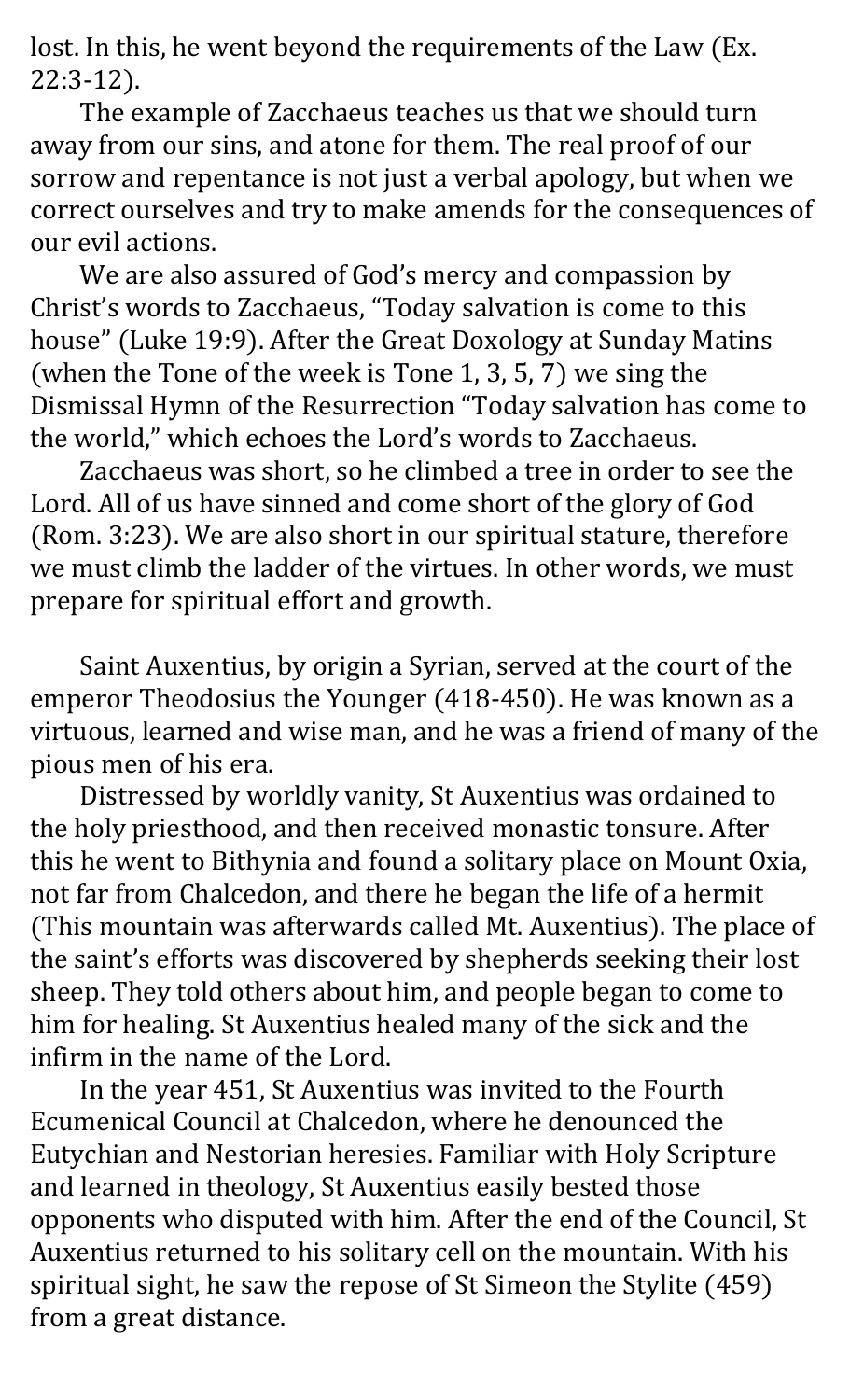St Auxentius died about the year 470, leaving behind him disciples and many monasteries in the region of Bithynia. He was buried in the Monastery of Saint Hypatius at Rufiananas, Syria.

### HYMNS OF THE DAY

#### Tone 3 – Resurrectional Troparion

Let the heavens rejoice! Let the earth be glad! For the Lord has shown strength with His arm. He has trampled down death by death. He has become the first born of the dead. He has delivered us from the depths of hell, and has granted to the world// great mercy.

#### Tone 4 – Patronal Troparion

Rejoice, O Virgin Theotokos, Full of Grace! From you shone the Sun of Righteousness, ^Christ our God, enlightening those who sat in darkness. Rejoice and be glad, O righteous Elder, you accepted in your arms the ^Redeemer of our souls,// Who grants us the Resurrection!

#### Tone 1 – Troparion for St Auxentius

O dweller of the wilderness and angel in the body, you were a wonderworker, O our God-bearing Father Auxentius. You received heavenly gifts through fasting, vigil, and prayer, healing the sick and the souls of those drawn to you by faith. Glory to Him Who gave you strength! Glory to Him Who granted you a ^crown!// Glory to Him Who grants healing to all!

#### Tone 3 – Resurrectional Kontakion

On this day You rose from the tomb, O Merciful One, leading us from the gates of death. On this day Adam exults as Eve rejoices with the Prophets and Patriarchs.// They unceasingly praise the divine majesty of Your power.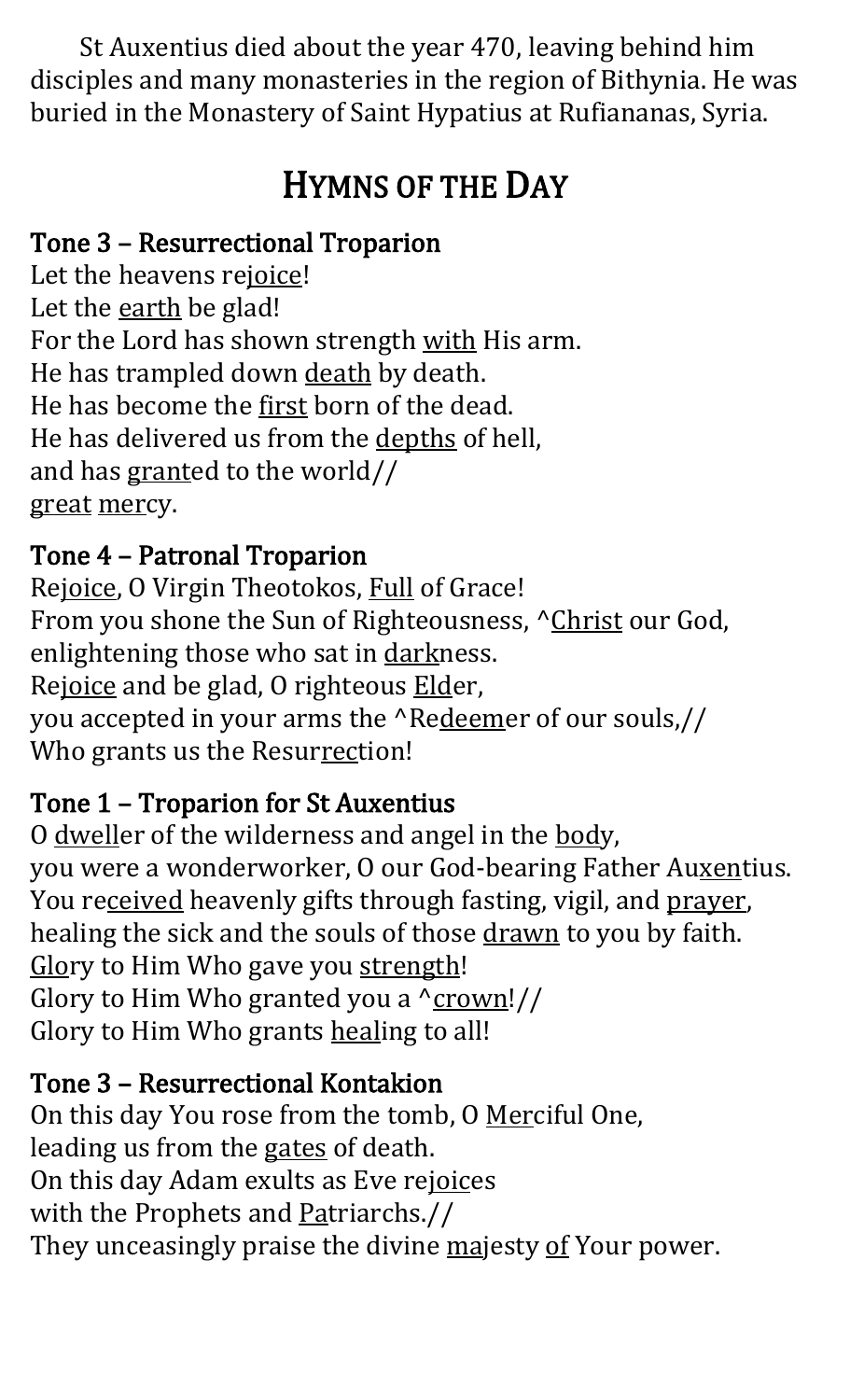#### Tone 2 – Kontakion for St Auxentius

You delighted in abstinence, restraining the desires of the flesh. Divinely wise and holy Father Auxentius, you were revealed to be shining with faith,// blossoming like a plant in the midst of Paradise.

#### Tone 3 – Patronal Kontakion

Today the Virgin stands in the midst of the Church, And with choirs of saints she invisibly prays to God for us. Angels and bishops worship. Apostles and prophets rejoice together,// Since for our sake she prays to the eternal God.

#### SCRIPTURE READINGS

#### Tone 3 – Resurrectional Prokeimenon (Psalm 46)

Sing praises to our God, sing praises! Sing praises to our King, sing praises!

#### Epistle: 1 Timothy 4.9-15

My son Timothy: This is a faithful saying and worthy of all acceptance. For to this end we both labor and suffer reproach, because we trust in the living God, who is the Savior of all men, especially of those who believe. These things command and teach. Let no one despise your youth, but be an example to the believers in word, in conduct, in love, in spirit, in faith, in purity. Till I come, give attention to reading, to exhortation, to doctrine. Do not neglect the gift that is in you, which was given to you by prophecy with the laying on of the hands of the eldership. Meditate on these things; give yourself entirely to them, that your progress may be evident to all.

#### Gospel: Luke 19.1-10

At that time, Jesus entered and passed through Jericho. Now behold, there was a man named Zacchaeus who was a chief tax collector, and he was rich. And he sought to see who Jesus was, but could not because of the crowd, for he was of short stature. So, he ran ahead and climbed up into a sycamore tree to see Him, for He was going to pass that way.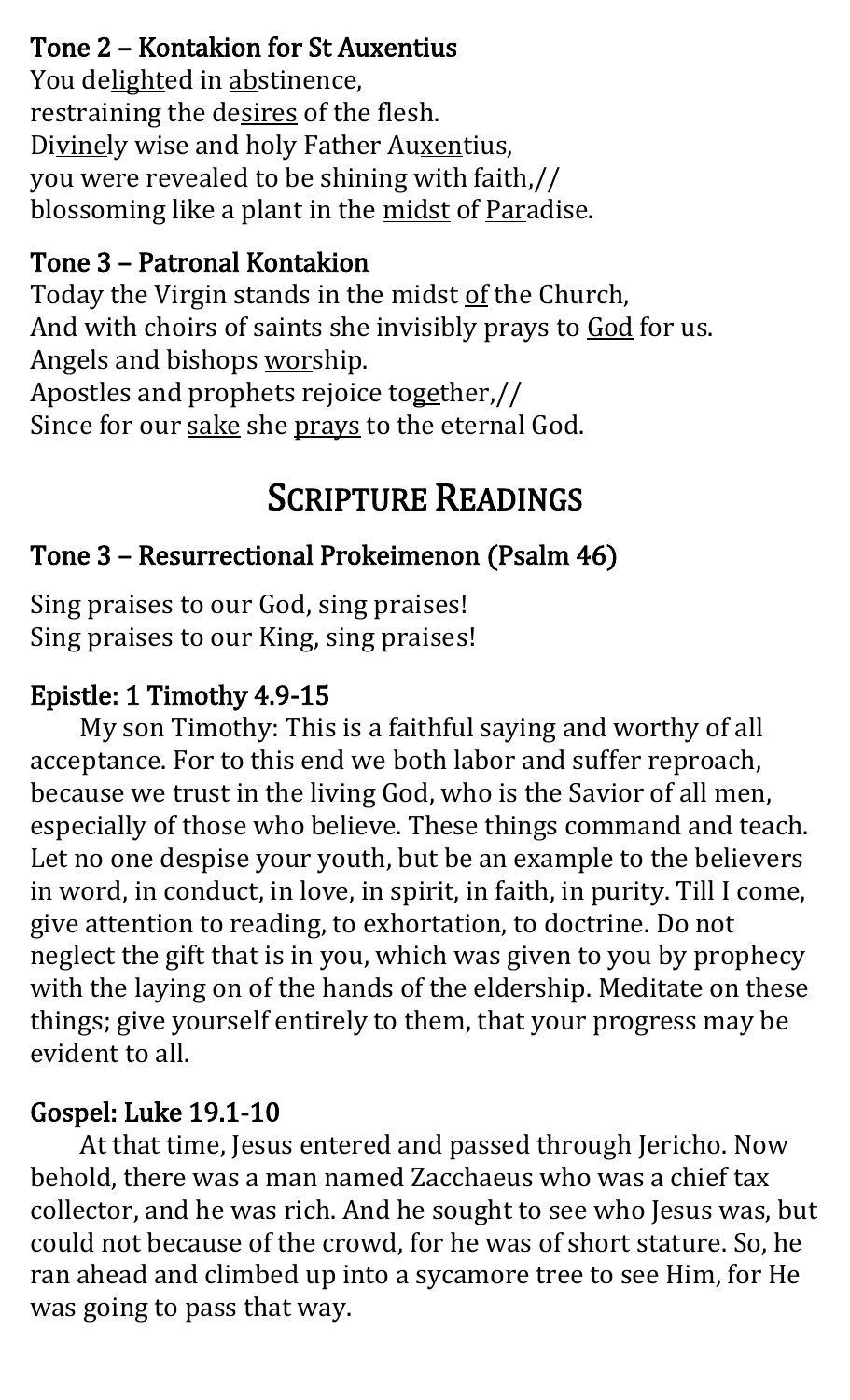And when Jesus came to the place, He looked up and saw him, and said to him, "Zacchaeus, make haste and come down, for today I must stay at your house." So he made haste and came down, and received Him joyfully.

But when they saw it, they all complained, saying, "He has gone to be a guest with a man who is a sinner."

Then Zacchaeus stood and said to the Lord, "Look, Lord, I give half of my goods to the poor; and if I have taken anything from anyone by false accusation, I restore fourfold."

And Jesus said to him, "Today salvation has come to this house, because he also is a son of Abraham; for the Son of Man has come to seek and to save that which was lost."

#### WE REMEMBER IN PRAYER

N.Dep. Nicholas Lile Leo DuMoulin Protopr. Daniel Hubiak Vern Orr Jeffrey Smith Blythe Darrell Hall

Pr. James Doyle Rodney Veselica Mildred Drozik Ev.Mem. John Romanchak ('31) Dorothy Christoff ('98) Eugenia Shawkun (2006)

#### Health & Salv. Archpr. Peter Mat. Margaret Mat. Anne Pr. Christopher Mat. Jennifer Andrew Gideon Kevin Jon Tanya Jovan Julia Warren Tom Tina Jennifer Gail Stacy Jeramie Olivia Parker Christine Larry Rollie Joseph Nadia Brendan David Sharon Michael Janie Tanya Christopher Nina Renee Carissa Cynthia John Olga Mark Jerry Michael Anthony Janet Daryl Diane Carla Susan Timothy William Paul Joseph Linda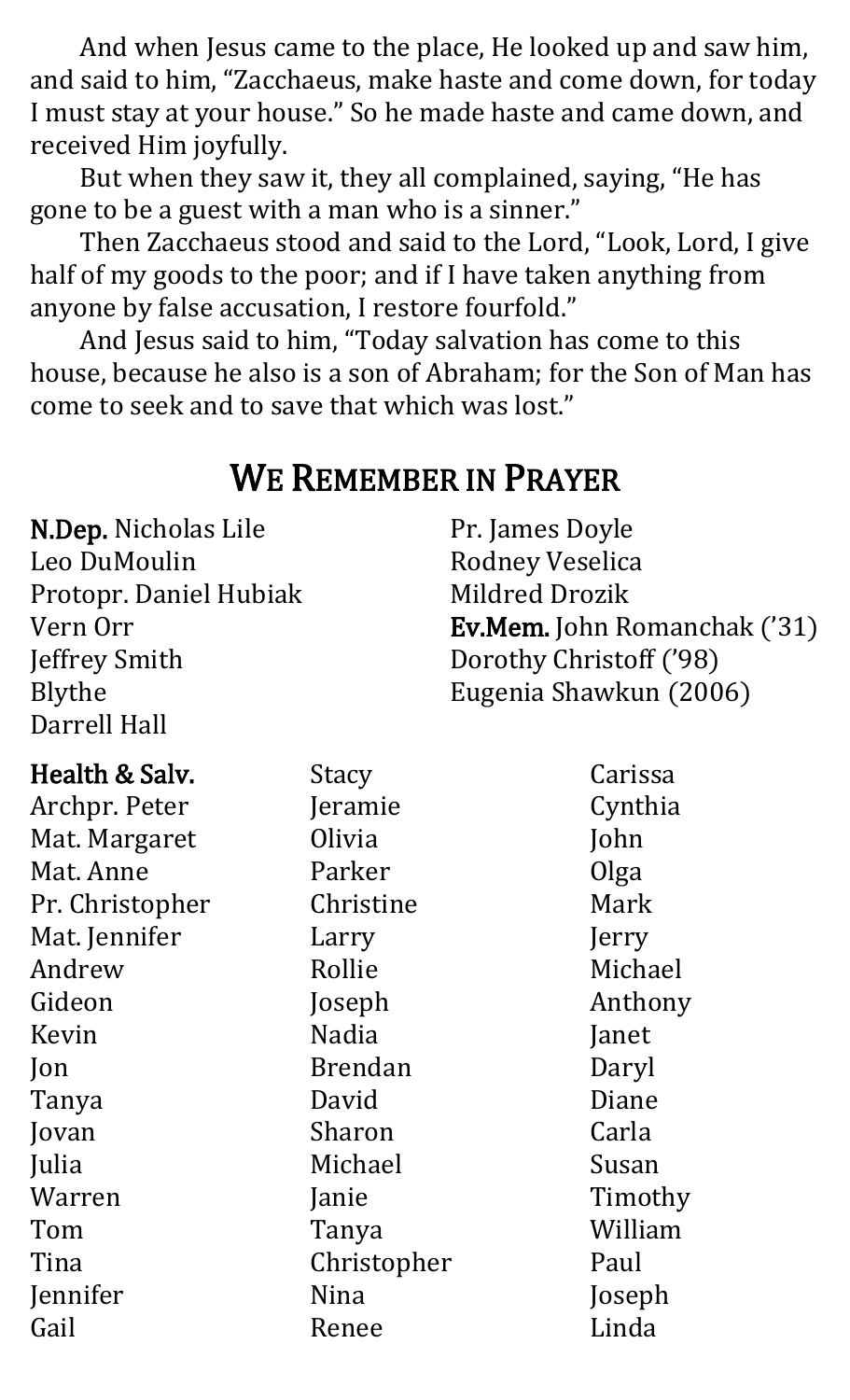| Claudia       | Hudson    | Chuck          |
|---------------|-----------|----------------|
| Elizabeth     | Ayden     | Scott          |
| Snezana       | Hyland    | Mark           |
| <b>Nathan</b> | Jason     | Christine      |
| Kara          | Ted       | Dale           |
| Ryan          | James     | Pauline        |
| Thomas        | Pamela    | Mary           |
| Carol         | Erin      | Erica & family |
| Christine     | Alexander | Timothy        |
| Jon           | Ronald    | Lisa           |
| Zoey          | Theodore  | Lois           |
| Dominic       | Robert    | Michael        |
| Declan        | Craig     |                |

\*If you know someone who needs prayer, please give their name to Fr Jacob

### ANNOUNCEMENTS

Today is our parish Annual Meeting. Because we cannot have our usual meal due to the ongoing pandemic, we will hold the meeting in the nave immediately following the Divine Liturgy. In order to expedite the meeting, we will hear no business except to elect a parish council and approve a budget for 2021.

We continue to take precautions during the health crisis. Everyone except celebrants and choir must be masked and maintain distance between groups. Those seeking to limit their exposure to large groups are encouraged to take advantage of weekday Liturgies with lower attendance. The next will be this Saturday, February 20.

This evening at 7pm, Fr Jacob will assist Archbishop Paul with another Family Life Livestream. Tonight's topic: "Who is God?" Find the livestream at www.midwestfamily.org.

For Bible Study Wednesday, read 1 Kingdoms (1 Samuel) 14-16.

#### Mark your calendars:

- Feb 16: Hall Committee Meeting @ 6pm Parish Council Meeting @ 7pm
- Feb 17: Bible Study @ 7pm (Zoom)
- Feb 19: Red Cross Blood Drive 12p-6p
- Feb 20: Divine Liturgy @ 10am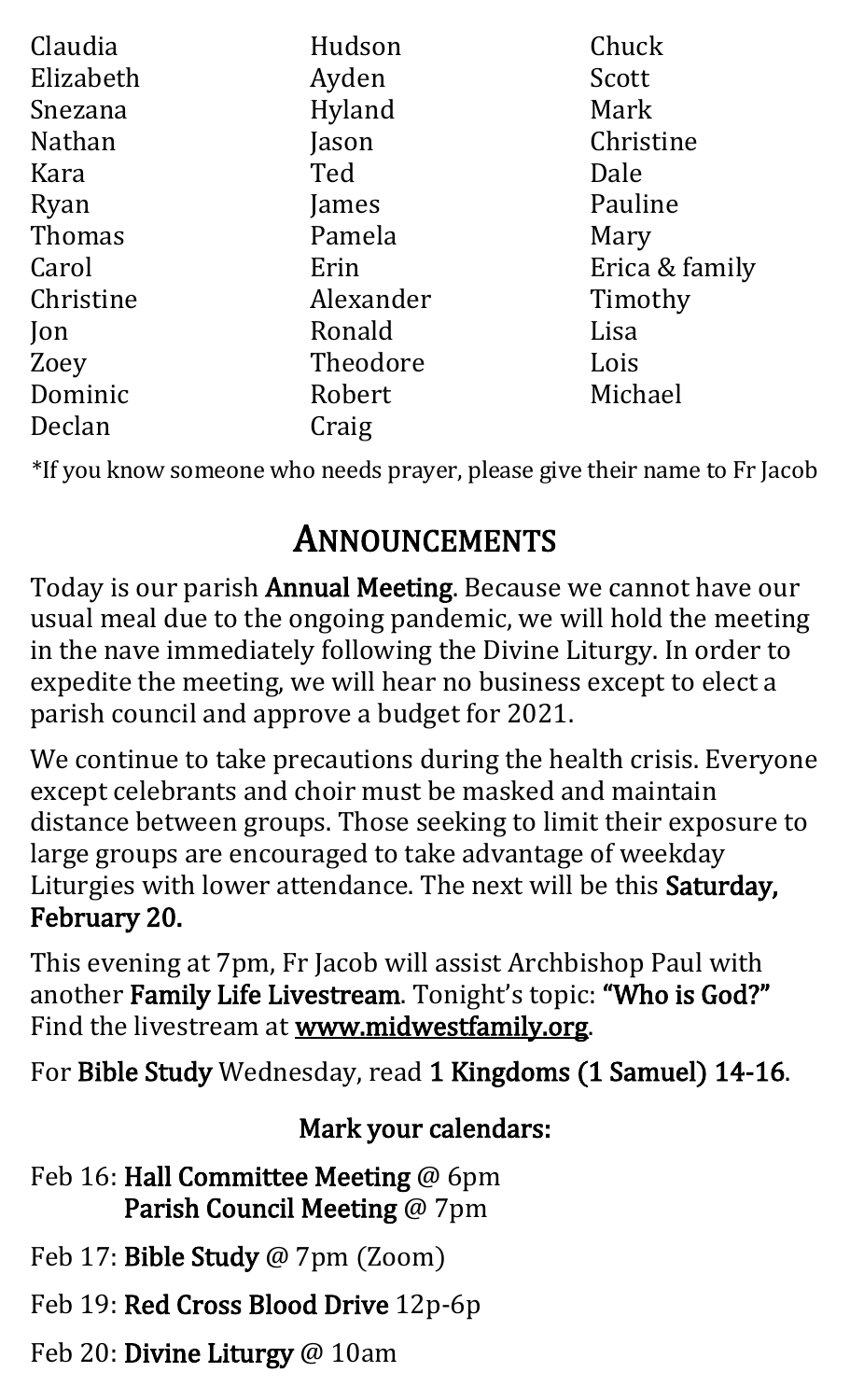## "Who is God?" A Reflection by His Eminence, our Archbishop Paul

This Sunday evening, we will be doing our livestream on this question. I am looking forward to it. I wanted to share a few preliminary thoughts on this, as unworthy as I am to do so.

In August of 1993, my father passed away. I had completed my second year at St. Vladimir's Seminary. I was at the funeral home for visitation wearing my cassock. A four-year-old child, who was a family friend, approached me and asked, "Are you God?" I was startled by the question. I briefly mumbled "no." Yet what was it that this child saw in me that caused him to ask that question? It wouldn't surprise me if parents have been asked that question from their own children as they grow up. The wonderful thing about this brief exchange with this boy was that even at four years old he was dealing with the question of "Who is God?" To answer this, we can go the gospel of John as a start:

Thomas said to him, "Lord, we don't know where you are going, so how can we know the way?" Jesus answered, "I am the way and the truth and the life. No one comes to the Father except through me. If you really know me, you will know my Father as well. From now on, you do know him and have seen him." Philip said, "Lord, show us the Father and that will be enough for us." Jesus answered: "Don't you know me, Philip, even after I have been among you such a long time? Anyone who has seen me has seen the Father. (John 14:5-9)

And finally, from Colossians 1:15: "He (Jesus Christ) is the image of the invisible God."

From these verses we learn that we come to know God, who cannot be seen, by fixing our gaze on Jesus Christ, who has been seen. In Christ is revealed the image of the invisible God. This becomes reality at the feast of Theophany, where we sing in the Festal Troparion:

"When You O Lord were baptized in the Jordan, the worship of the Trinity was made manifest. For the voice of the Father bore witness to You, calling You His Beloved Son, and the Spirit in the form of a dove, confirmed the truthfulness of your Word."